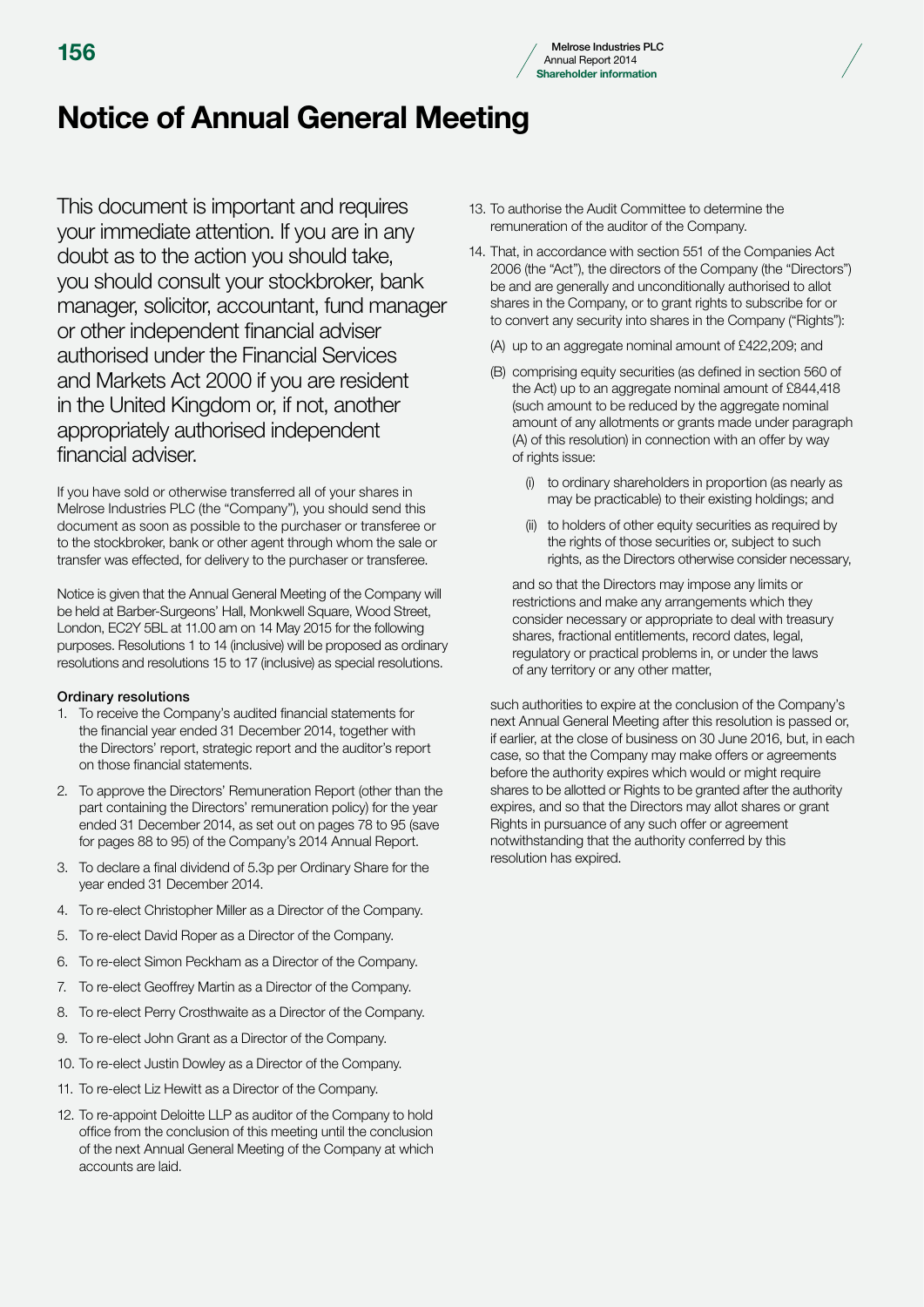

- 15. That, subject to the passing of resolution 14, in accordance with sections 570 and 573 of the Act, the Directors be and are generally empowered to allot equity securities (as defined in section 560 of the Act) for cash pursuant to the authorities granted by resolution 14 as if section 561 of the Act did not apply to any such allotment provided that this power shall be limited:
	- (A) to the allotment of equity securities in connection with an offer of equity securities (but in the case of an allotment pursuant to the authority granted under paragraph (B) of resolution 14, such power shall be limited to the allotment of equity securities in connection with an offer by way of rights issue only):
		- (i) to ordinary shareholders in proportion (as nearly as may be practicable) to their existing holdings; and
		- (ii) to holders of other equity securities, as required by the rights of those securities or, subject to such rights, as the Directors otherwise consider necessary,

and so that the Directors may impose any limits or restrictions and make any arrangements which they consider necessary or appropriate to deal with treasury shares, fractional entitlements, record dates, legal, regulatory or practical problems in, or under the laws of any territory or any other matter; and

(B) to the allotment (otherwise than in the circumstances set out in paragraph (A) of this resolution) of equity securities pursuant to the authority granted by paragraph (A) of resolution 14 up to an aggregate nominal amount of £126,662,

such power to expire at the conclusion of the Company's next Annual General Meeting after this resolution is passed or, if earlier, at the close of business on 30 June 2016, but so that the Company may make offers or agreements before the power expires which would or might require equity securities to be allotted after the power expires and so that the Directors may allot equity securities in pursuance of any such offer or agreement notwithstanding that the power conferred by this authority has expired.

- 16. That the Company be and is generally and unconditionally authorised to make one or more market purchases (within the meaning of section 693 of the Act) of Ordinary Shares in the capital of the Company provided that:
	- (A) the maximum aggregate number of Ordinary Shares authorised to be purchased is 99,520,696;
	- (B) the minimum price which may be paid for an Ordinary Share is the nominal value of an Ordinary Share at the time of such purchase;
- (C) the maximum price which may be paid for an Ordinary Share is not more than the higher of:
	- (i) 105% of the average of the middle market quotation for an Ordinary Share as derived from the Daily Official List of the London Stock Exchange for the five business days immediately preceding the day on which the Ordinary Share is purchased; and
	- (ii) the higher of the price of the last independent trade and the highest current independent bid on the trading venue where the purchase is carried out,

in each case, exclusive of expenses;

- (D) this authority shall expire at the conclusion of the Company's next Annual General Meeting after this resolution is passed or, if earlier, at the close of business on 30 June 2016;
- (E) the Company may make a contract of purchase of Ordinary Shares under this authority which would or might be executed wholly or partly after the expiry of this authority, and may make a purchase of Ordinary Shares in pursuance of any such contract; and
- (F) any Ordinary Shares purchased pursuant to this authority may either be held as treasury shares or cancelled by the Company, depending on which course of action is considered by the Directors to be in the best interests of shareholders at the time.
- 17. That a general meeting other than an Annual General Meeting may be called on not less than 14 clear days' notice.

### Recommendation

The Board believes that each of the resolutions to be proposed at the Annual General Meeting is in the best interests of the Company and its shareholders as a whole. Accordingly, the Directors unanimously recommend that ordinary shareholders vote in favour of all of the resolutions proposed, as the Directors intend to do in respect of their own beneficial holdings.

### By order of the Board

# Adam Westley

Company Secretary 2 April 2015

Registered Office: 11th Floor Colmore Plaza 20 Colmore Circus Queensway Birmingham West Midlands B4 6AT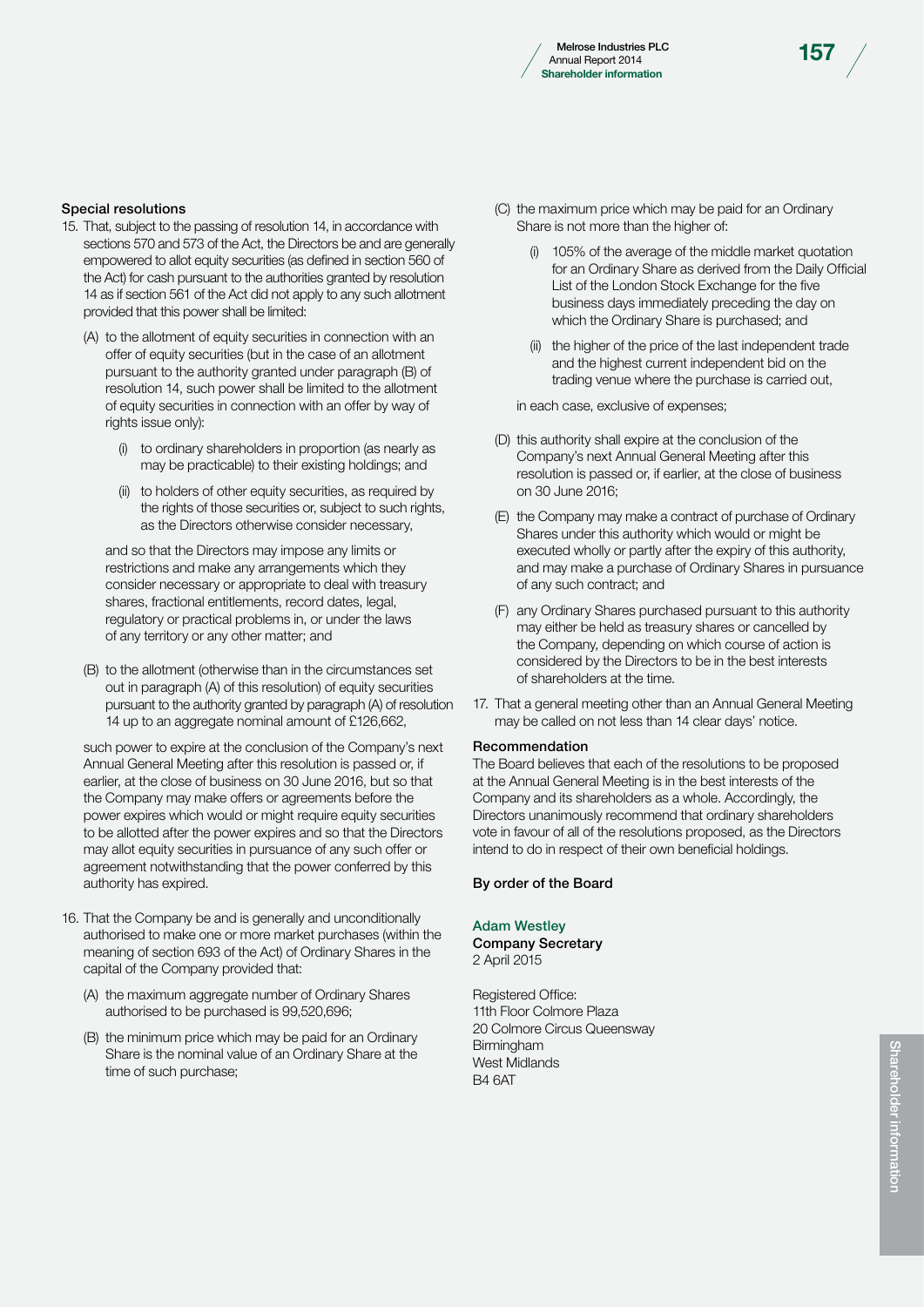$\sim$  158 Melrose Industries PLC Annual Report 2014 Shareholder information

# Notice of Annual General Meeting

continued

# Explanatory notes to the proposed resolutions

Resolutions 1 to 14 (inclusive) are proposed as ordinary resolutions, which means that for each of those resolutions to be passed, more than half the votes cast must be cast in favour of the resolution. Resolutions 15 to 17 (inclusive) are proposed as special resolutions, which means that for each of those resolutions to be passed, at least three-quarters of the votes cast must be cast in favour of the resolution.

### Resolution 1 – Receipt of 2014 Annual Report and financial statements

The Directors are required to lay the Company's financial statements, the strategic report and the Directors' and auditor's reports on those financial statements (collectively, the "Annual Report") before shareholders each year at the Annual General Meeting ("AGM").

### Resolution 2 – Approval of Directors' remuneration report

Following changes to the Act and in line with new regulations which came into effect on 1 October 2013, the Directors' remuneration report (the "Directors' Remuneration Report") is now presented in three sections:

- the annual statement from the Chairman of the Remuneration Committee;
- the annual report on remuneration; and
- the Directors' remuneration policy

The annual statement from the Chairman of the Remuneration Committee, set out on pages 78 to 80 of the 2014 Annual Report, summarises, for the year ended 31 December 2014, the major decisions taken on Directors' remuneration, any substantial changes relating to Directors' remuneration made during the year and the context in which those changes occurred and decisions that have been taken.

The annual report on remuneration, set out on pages 81 to 88 of the 2014 Annual Report, provides details of the remuneration paid to Directors in respect of the year ended 31 December 2014, including base salary, taxable benefits, short-term incentives (including percentage deferred), long-term incentives vested in the year, pension-related benefits, any other items in the nature of remuneration and any sum(s) recovered or withheld during the year in respect of amounts paid in earlier years.

The Directors' remuneration policy, set out on pages 88 to 95 of the 2014 Annual Report, provides details of the Company's policy on Directors' remuneration (including the policy on payments for loss of office). This policy was approved by shareholders at the AGM on13 May 2014, the approval being valid for three years from that date. As the policy is unchanged, shareholder approval of the policy is not required at this AGM. All remuneration payments and payments for loss of office made by the Company to the current and any former Directors must be consistent with the Directors' remuneration policy or, if inconsistent with the Directors' remuneration policy, must have been separately approved by way of an ordinary resolution of the shareholders in accordance with the relevant provisions of the Act. Approval would also be sought from shareholders if, at any time in the next two years, the Company wished to make any changes to the policy.

The Directors' Remuneration Report (other than the part containing the Directors' remuneration policy) is subject to an annual advisory shareholder vote by way of an ordinary resolution; Resolution 2 is to approve the Directors' Remuneration Report (other than the part containing the Directors' remuneration policy).

### Resolution 3 – Declaration of final dividend

The Board is recommending, and the shareholders are being asked to approve, the declaration of a final dividend of 5.3 pence per Ordinary Share for the year ended 31 December 2014. The final dividend will, subject to shareholder approval, be paid on 18 May 2015 to the holders of Ordinary Shares whose names are recorded on the register of members of the Company at the close of business on 17 April 2015.

# Resolutions 4 to 11 (inclusive) – Re-election of Directors

In accordance with the UK Corporate Governance Code (the "Code") and the Company's articles of association (the "Articles"), every Director will stand for re-election at the AGM. Biographical details of each Director can be found on pages 62 and 63 of the 2014 Annual Report. All of the non-executive Directors standing for re-election are considered independent under the Code.

# Resolution 12 – Re-appointment of auditor

The Company is required to appoint auditors at each general meeting at which accounts are laid before shareholders, to hold office until the next such meeting.

The Audit Committee has reviewed the effectiveness, performance, independence and objectivity of the existing external auditor, Deloitte LLP, on behalf of the Board, and concluded that the external auditor was in all respects effective.

This resolution proposes the re-appointment of Deloitte LLP until the conclusion of the next AGM.

### Resolution 13 – Authority to agree auditor's remuneration

This resolution seeks authority for the Audit Committee to determine the level of the auditor's remuneration.

### Resolution 14 – Authority to allot shares

This resolution seeks shareholder approval to grant the Directors the authority to allot shares in the Company, or to grant rights to subscribe for or convert any securities into shares in the Company ("Rights") pursuant to section 551 of the Act (the "Section 551 authority"). The authority contained in paragraph (A) of the resolution will be limited to an aggregate nominal amount of £422,209, being approximately one-third of the Company's issued Ordinary Share capital as at 2 April 2015.

In line with guidance issued by the Association of British Insurers, paragraph (B) of this resolution would give the Directors authority to allot shares in the Company or grant Rights in connection with a rights issue up to aggregate nominal amount of £844,418, representing approximately two-thirds of the Company's issued Ordinary Share capital as at 2 April 2015, as reduced by the aggregate nominal amount of any allotments or grants under paragraph (A) of this resolution.

The Company does not hold any shares in treasury.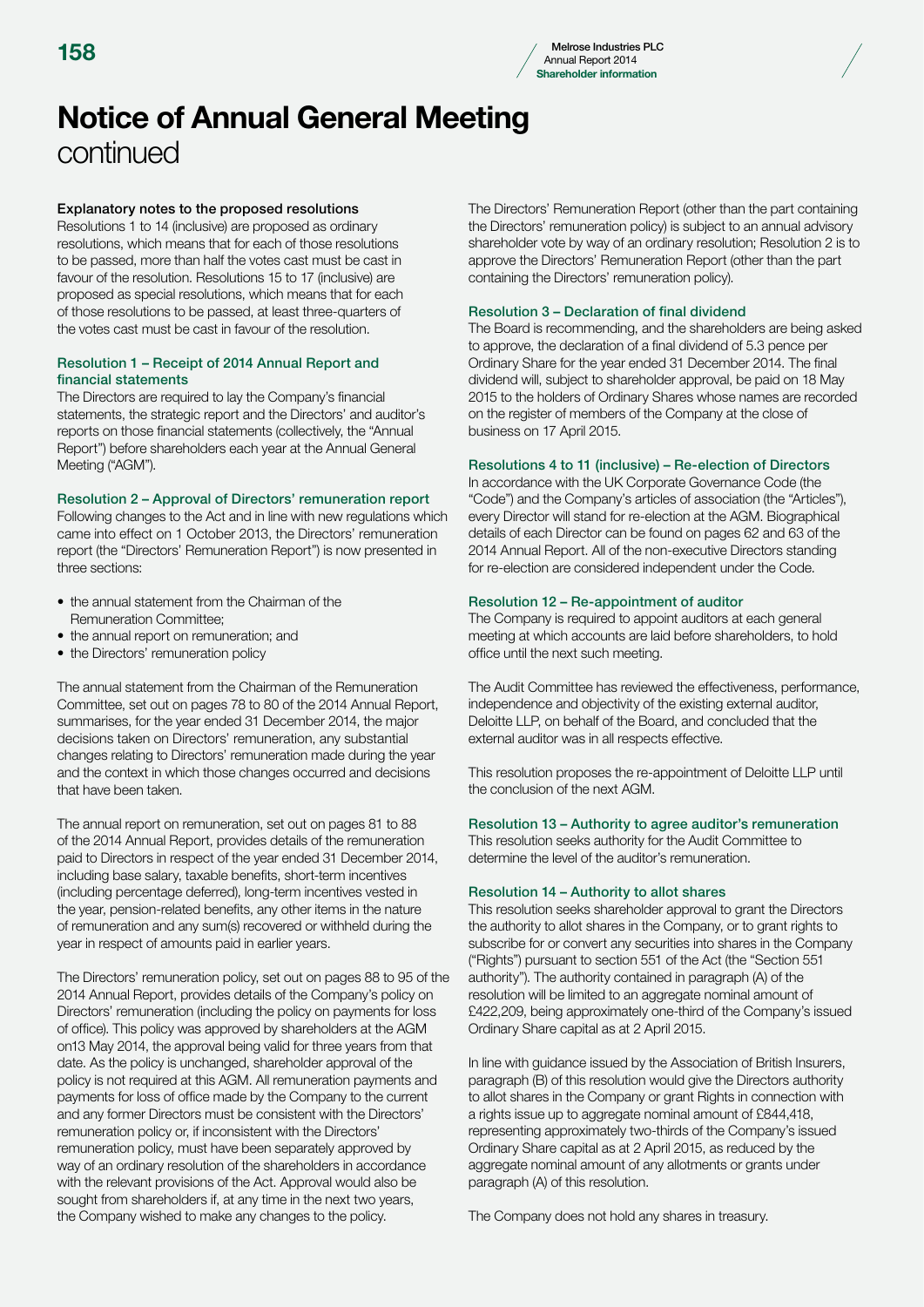

If approved, the Section 551 authority shall, unless renewed, revoked or varied by the Company, expire at the end of the Company's next AGM after the resolution is passed or, if earlier, at the close of business on 30 June 2016. The exception to this is that the Directors may allot shares or grant Rights after the authority has expired in connection with an offer or agreement made or entered into before the authority expired. The Directors have no present intention to exercise the Section 551 authority.

#### Resolution 15 – Partial disapplication of pre-emption rights

This resolution seeks shareholder approval to grant the Directors the power to allot equity securities of the Company pursuant to sections 570 and 573 of the Act (the "Section 570 and 573 power") without first offering them to existing shareholders in proportion to their existing shareholdings.

The power is limited to allotments for cash in connection with pre-emptive offers, subject to any arrangements that the Directors consider appropriate to deal with fractions and overseas requirements and otherwise for cash up to a maximum nominal value of £126,662, representing approximately 10% of the Company's issued Ordinary Share capital as at 2 April 2015.

The Directors intend to adhere to the guidelines set out in the Pre-Emption Group's Statement of Principles (as updated in March 2015) and not to allot shares for cash on a non-pre-emptive basis pursuant to the authority in Resolution 15 (B):

- in excess of an amount equal to 5% of the Company's issued Ordinary Share capital; or
- in excess of an amount equal to 7.5% of the Company's issued Ordinary Share capital in a rolling three-year period,

in each case other than in connection with an acquisition or specified capital investment which is announced contemporaneously with the allotment or which has taken place in the preceding six-month period and is disclosed in the announcement of the allotment.

If approved, the Section 570 and 573 power shall apply until the end of the Company's next AGM after the resolution is passed or, if earlier, until the close of business on 30 June 2016. The exception to this is that the Directors may allot equity securities after the power has expired in connection with an offer or agreement made or entered into before the power expired. The Directors have no present intention to exercise the Section 570 and 573 power.

#### Resolution 16 – Authority to purchase own shares

This resolution seeks shareholder approval to grant the Company the authority to purchase its own shares pursuant to sections 693 and 701 of the Act.

This authority is limited to an aggregate maximum number of 99,520,696 Ordinary Shares, representing 10% of the Company's issued Ordinary Share capital as at 2 April 2015.

The maximum price which may be paid for an Ordinary Share will be an amount which is not more than the higher of (i) 5% above the average of the middle market quotation for an Ordinary Share as derived from the Daily Official List of the London Stock Exchange for the five business days immediately preceding the day on which the Ordinary Share is purchased; and (ii) the higher of the price of the last independent trade and the highest current independent bid on the trading venue where the purchase is carried out (in each case, exclusive of expenses).

If approved, the authority shall, unless varied, revoked or renewed, expire at the end of the Company's next AGM after the resolution is passed or, if earlier, at the close of business on 30 June 2016. The Directors have no present intention of exercising all or any of the powers conferred by this resolution and will only exercise their authority if it is in the interests of shareholders generally.

### Resolution 17 – Notice period for general meetings other than AGMs

This resolution seeks shareholder approval to allow the Company to continue to call general meetings (other than AGMs) on 14 clear days' notice. In accordance with the Companies (Shareholders' Rights) Regulations 2009, the notice period required for general meetings of the Company is 21 days unless shareholders approve a shorter notice period (subject to a minimum period of 14 clear days). AGMs will continue to be held on at least 21 clear days' notice.

The approval will be effective until the Company's next AGM, when it is intended that a similar resolution will be proposed. In accordance with the Act, the Company must make a means of electronic voting available to all shareholders for that meeting in order to be able to call a general meeting on less than 21 clear days' notice.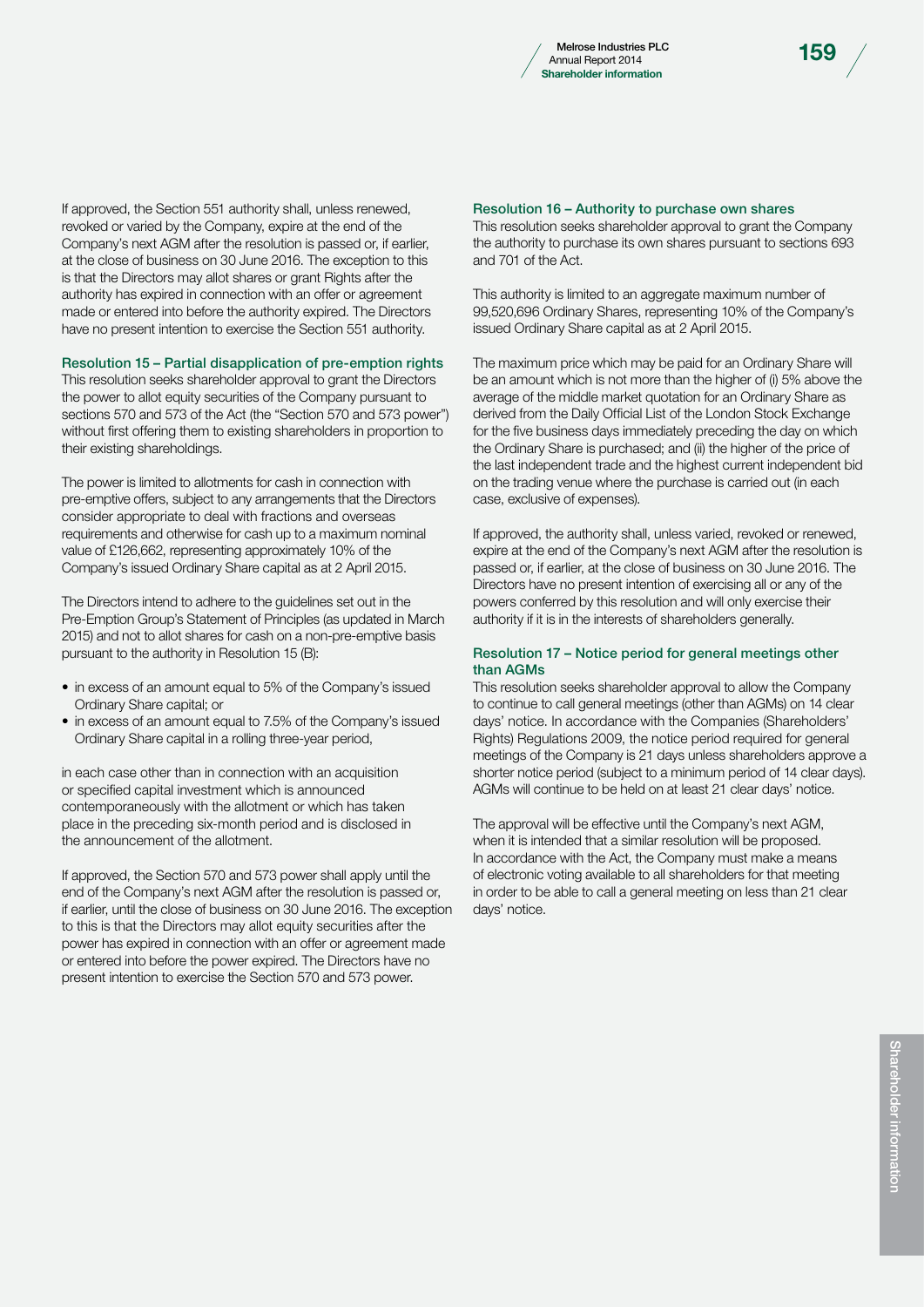# Notice of Annual General Meeting

continued

# Explanatory notes as to the proxy, voting and attendance procedures at the Annual General Meeting (AGM)

- 1. The holders of Ordinary Shares in the Company are entitled to attend the AGM and are entitled to vote. A member entitled to attend and vote may appoint a proxy to exercise all or any of their rights to attend, speak and vote at a general meeting of the Company. Such a member may appoint more than one proxy, provided that each proxy is appointed to exercise the rights attached to different shares. A proxy need not be a member of the Company.
- 2. A form of proxy is enclosed with this notice. To be effective, a form of proxy must be completed and returned, together with any power of attorney or authority under which it is completed or a certified copy of such power or authority, so that it is received by the Company's registrars at the address specified on the form of proxy not less than 48 hours (excluding any part of a day that is not a working day) before the stated time for holding the meeting. Returning a completed form of proxy will not preclude a member from attending the meeting and voting in person.
- 3. Any person to whom this notice is sent who is a person nominated under section 146 of the Act to enjoy information rights (a "Nominated Person") may, under an agreement between him and the shareholder by whom he was nominated, have a right to be appointed (or to have someone else appointed) as a proxy for the AGM. If a Nominated Person has no such proxy appointment right or does not wish to exercise it, he may, under any such agreement, have a right to give instructions to the shareholder as to the exercise of voting rights. The statement of the rights of shareholders in relation to the appointment of proxies in paragraphs 1 and 2 above does not apply to Nominated Persons. The rights described in paragraphs 1 and 2 can only be exercised by ordinary shareholders of the Company.
- 4. To be entitled to attend and vote at the AGM (and for the purposes of the determination by the Company of the number of votes they may cast), members must be entered on the Company's register of members by 6.00 pm on 12 May 2015 (or, in the event of an adjournment, on the date which is two days before the time of the adjourned meeting). Changes to entries on the register of members after this time shall be disregarded in determining the rights of any person to attend or vote at the meeting.
- 5. As at 2 April 2015, the Company's issued share capital consists of 995,206,966 Ordinary Shares of 7/55 pence each, carrying one vote each.
- 6. CREST members who wish to appoint a proxy or proxies through the CREST electronic proxy appointment service may do so by using the procedures described in the CREST Manual. CREST Personal Members or other CREST sponsored members, and those CREST members who have appointed a service provider(s), should refer to their CREST sponsor or voting service provider(s), who will be able to take the appropriate action on their behalf.
- 7. In order for a proxy appointment or instruction made using the CREST service to be valid, the appropriate CREST message (a "CREST Proxy Instruction") must be properly authenticated in accordance with Euroclear UK & Ireland Limited's specifications, and must contain the information required for such instruction, as described in the CREST Manual (available via **www.euroclear.com**). The message, regardless of whether it constitutes the appointment of a proxy or is an amendment to the instruction given to a previously appointed proxy, must in order to be valid be transmitted so as to be received by the issuer's agent (ID RA19) by 11.00 am on 12 May 2015. For this purpose, the time of receipt will be taken to be the time (as determined by the time stamp applied to the message by the CREST Application Host) from which the issuer's agent is able to retrieve the message by enquiry to CREST in the manner prescribed by CREST. After this time any change of instructions to proxies appointed through CREST should be communicated to the appointee through other means.
- 8. CREST members and, where applicable, their CREST sponsors, or voting service providers should note that Euroclear UK & Ireland Limited does not make available special procedures in CREST for any particular message. Normal system timings and limitations will, therefore, apply in relation to the input of CREST Proxy Instructions. It is the responsibility of the CREST member concerned to take (or, if the CREST member is a CREST Personal Member, or sponsored member, or has appointed a voting service provider, to procure that his CREST sponsor or voting service provider(s) take(s)) such action as shall be necessary to ensure that a message is transmitted by means of the CREST system by any particular time. In this connection, CREST members and, where applicable, their CREST sponsors or voting system providers are referred, in particular, to those sections of the CREST Manual concerning practical limitations of the CREST system and timings.
- 9. The Company may treat as invalid a CREST Proxy Instruction in the circumstances set out in Regulation 35(5) (a) of the Uncertified Securities Regulations 2001.
- 10. Any corporation which is a member can appoint one or more corporate representatives who may exercise on its behalf all of its powers as a member provided that they do not do so in relation to the same shares.